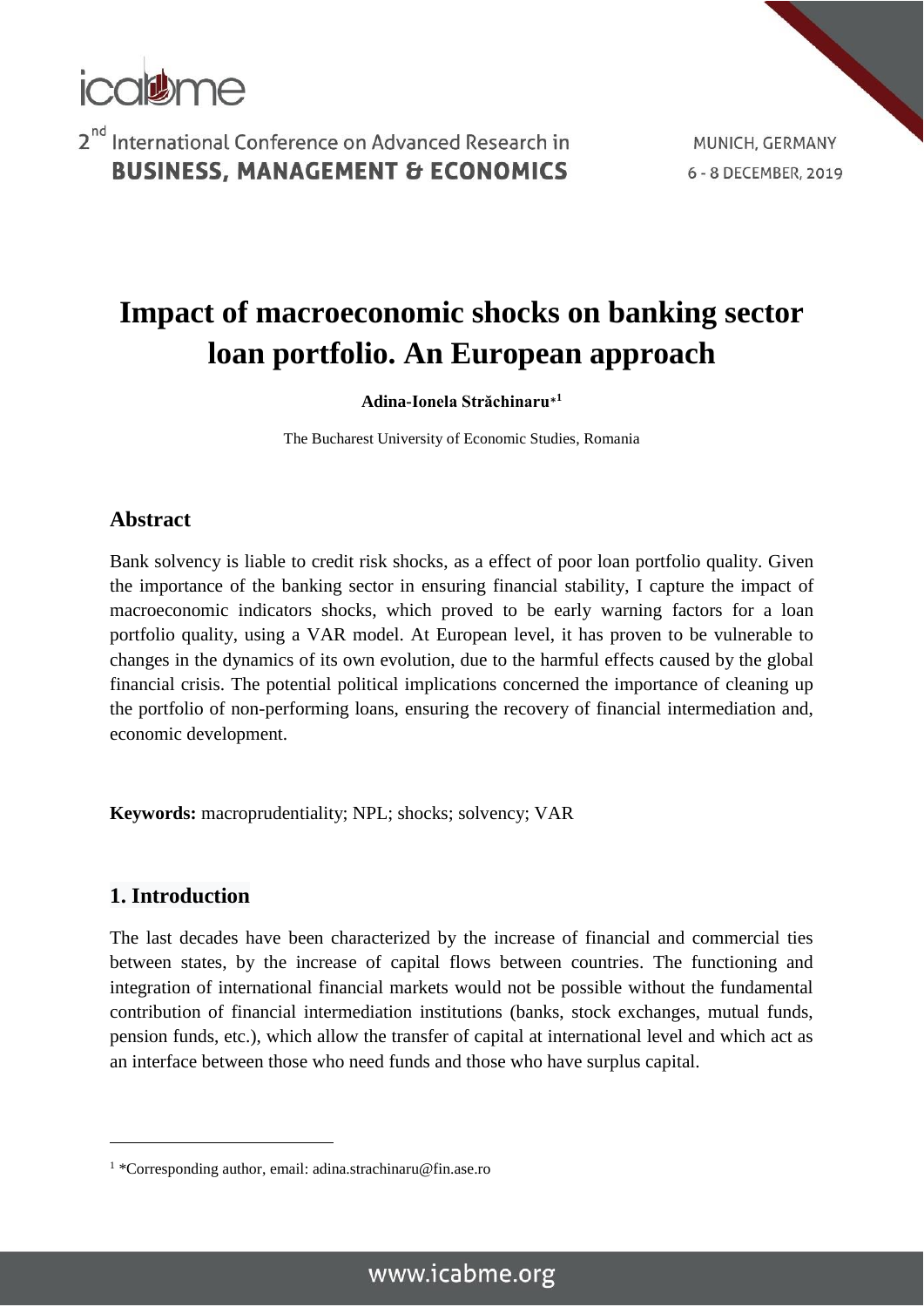

MUNICH, GERMANY 6 - 8 DECEMBER, 2019

Macroprundential policy has become one of the main concerns of the monetary authorities. (IMF, 2018). The quality of the loan portfolio and the cleaning of the non-performing loan balance represented the number one priority on the agenda of the political decision makers, after the propagation of the effects of the global financial crisis, started in the USA in 2007.

Decreasing the loan offer and, implicitly, lowering financial intermediation is a profound and topical issue. In a quote by a representative of ARB, he reminds the importance of financial intermediation: "The development of the economy without credit is like a sportsman's desire to achieve world performance in the face of no training".

A PWC study for Romania highlights the problem of reducing financial intermediation, registering a level below 25% (2019), much lower than Poland and the Czech Republic (52%) and Bulgaria (51%), with 1/3 compared to the level registered 8 years ago, as a result of cleaning up the balance sheet of bad loans, being considered "best practice".

Among the factors that led to the decrease of financial intermediation were: the volatility of the legislative framework, the precarious situation of SMEs, entrepreneurship. The lack of banking discipline also reflected in the fact that in the last 50 years there were 50 new laws in the banking area, of which 5 were declared unconstitutional by the Constitutional Court.

As solutions to increase the degree of financial intermediation (non-governmental credit / GDP), banks need: legislative predictability (important for investors), capital, liquidity, clients with good credit. Among the consequences of the decrease of financial intermediation I mention: the reduction of the net wealth and the deepening of the differences between social classes, because the credit reduces the gaps, the increase of the migration.

Also, it is envisaged to diminish the effects of contagion between countries, through a unification of financial ties between states. Thus, the Banking Union, the Capital Markets Union come as a solution in order to facilitate the financial transactions between countries, as well as to strengthen the financial stability at global, but especially regional level. The paper is structured into four parts. The following two parts capture the description of the methodology and the expected results. The article concludes by presenting its own conclusions.

### **2. Methodology and data**

The present paper aims to capture the effect of some macroeconomic indicators, which describe an overall tendency of the evolution of the loan portfolio quality, such as: consumer prices index (annual%) - CPI; total unemployment (% of total labor force) - UNE; GD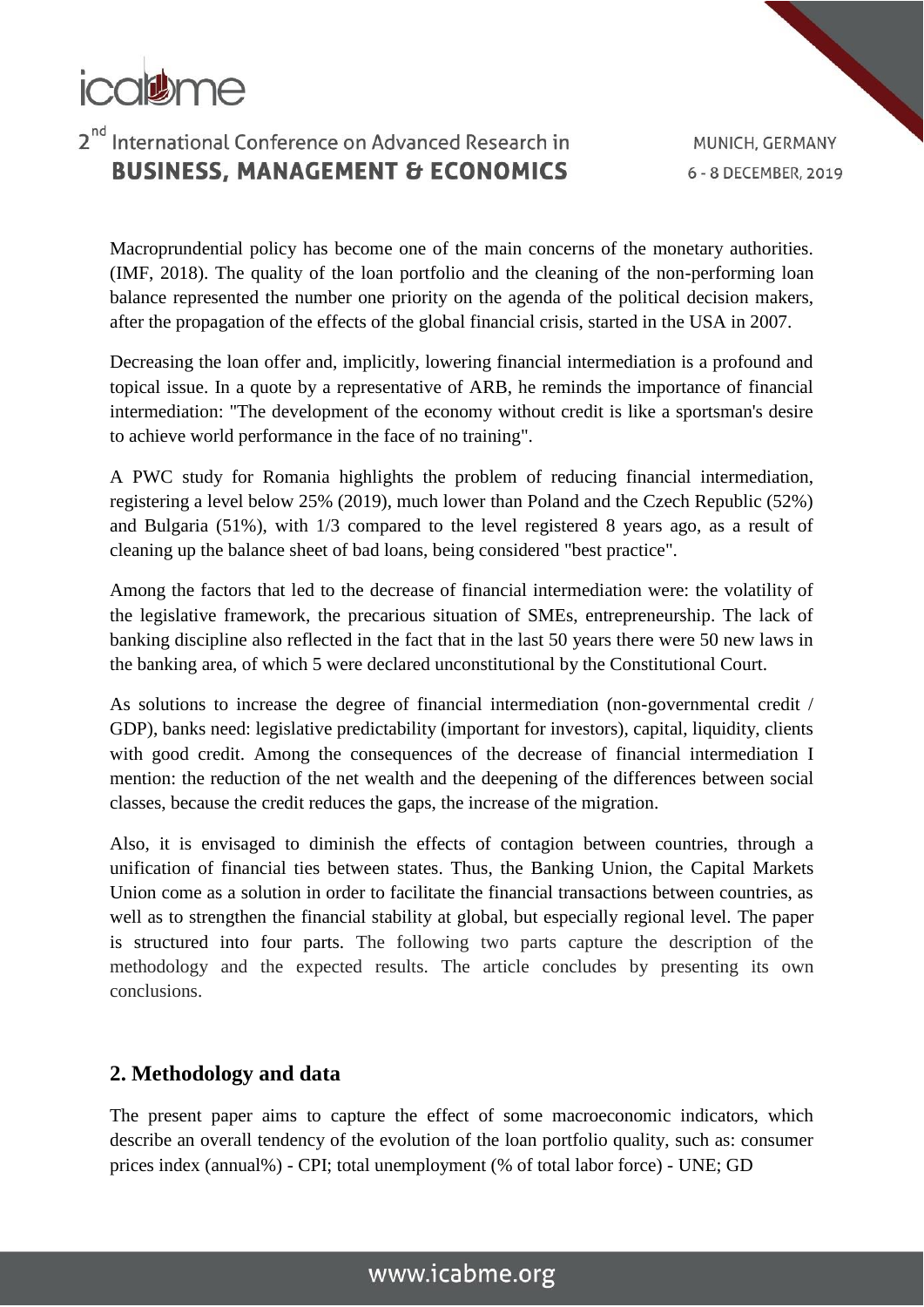

MUNICH, GERMANY 6 - 8 DECEMBER, 2019

growth (annual%) - GDP; trade - (% of GDP) - TRA; current account balance (% of GDP) - CAB; real effective exchange rate variation (%) - RER. In view of capturing an overall tendency of the loan portfolio quality, I used as an endogenous variable, nonperforming loans to total gross loans (NPL) (%).

In the elaboration of the study I used data series with annual frequency, for a period of 10 years from the date of the outbreak of the financial crisis (2007). The included countries refer to: Romania, Bulgaria, Hungary, Poland, Czech Republic, Austria, Belgium, Cyprus, Croatia, Denmark, Estonia, Finland, France, Germany, Greece, Ireland, Italy, Latvia, Lithuania, Luxembourg, Malta, Portugal, Slovak Republic, Slovenia, Spain, Sweden, Netherlands, United Kingdom.

Data were collected from the World bank database and Federal Reserve Bank of St. Louis and proved to be stationary level, being surprised their annual percentage evolution. The importance and the reason for choosing the data lies in their history of anticipating the deterioration of the quality of the loan portfolio. Thus, in order to study the impact of macroeconomic factors on the volume of non-performing loans, used as a proxy for the loan portfolio, I use a Vector Autoregression Model (VAR) in order to determine the systems formed by time series and to capture the effects of random shocks on the variables within the system. The rest of the regressors represent the explained and expected evolution of the variable, modeled according to the other variables in the system, as well as its past values (Holtz-Eakin, 1988). For capture the relative importance of external shocks in order to explain the evolution of the volume of non-performing loans, I used the impulse-response functions.

#### **3. Interpretation of results**

In order to estimate the model it is necessary to specify the number of autoregressive terms ("lags"). In this sense, using the informational criteria, shown in the table below (Table 1), I identified 2 as the optimal number of lags, the model being stable because the roots of the characteristic polynomial are subunit. (Stock, 2001) (Figure 1).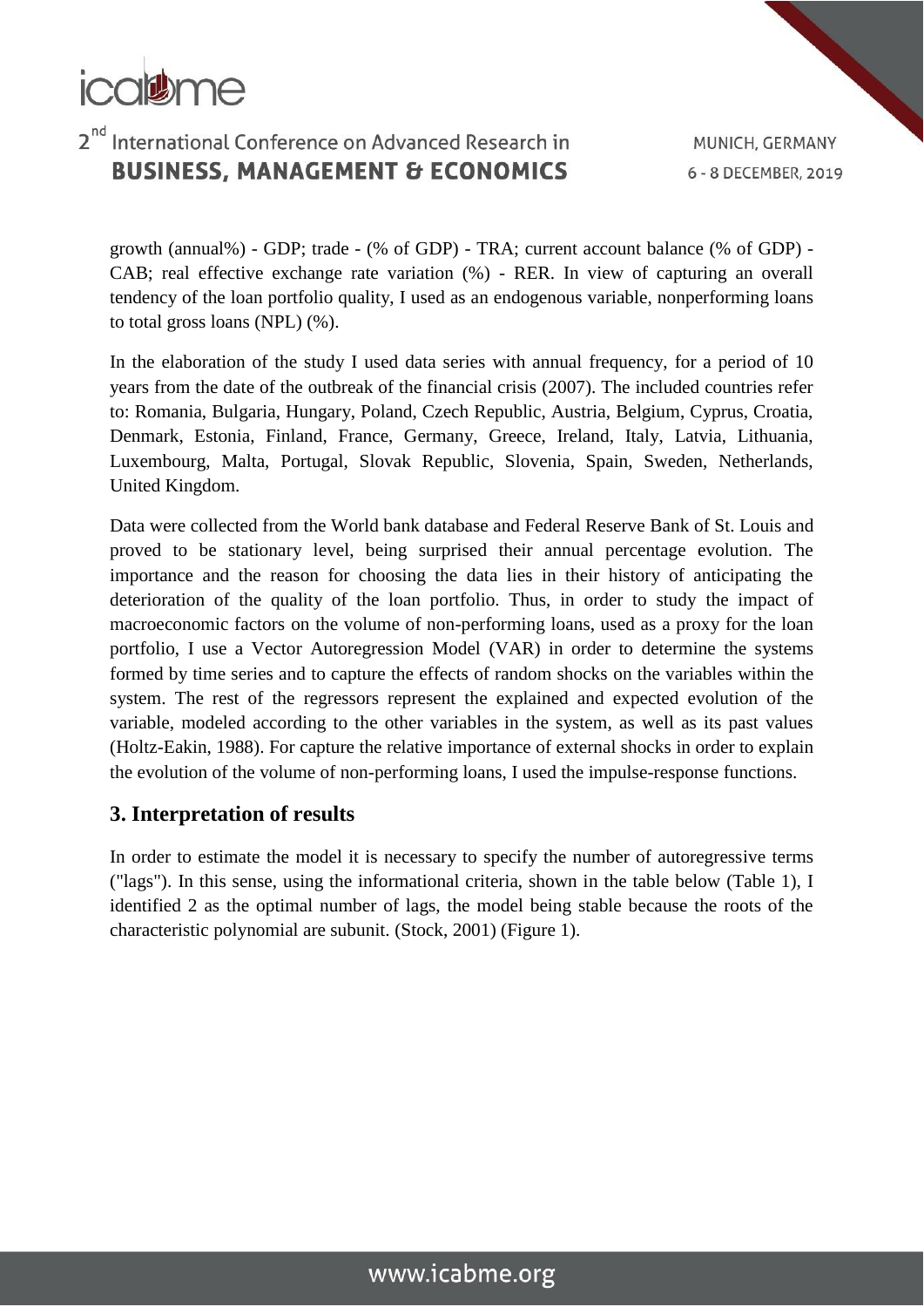

MUNICH, GERMANY 6 - 8 DECEMBER, 2019

| Lag | LogL     | LR.               | <b>FPE</b> | AIC.               | <b>SC</b>                                      | HQ           |
|-----|----------|-------------------|------------|--------------------|------------------------------------------------|--------------|
|     | 2123.456 | 1492.653          |            |                    | $5.73e-25$ $-35.95576$ $-34.61910*$            | -35.41321    |
| 2   | 2225.091 |                   |            |                    | $176.7560$ $2.31e-25*$ $-36.87114$ $-34.36490$ | $-35.85387*$ |
| 3   | 2258.038 | 53.28824          |            | 3.13e-25 -36.59196 | -32.91614                                      | -35.09996    |
| 4   |          | 2314.586 84.57634 |            | 2.87e-25 -36.72323 | -31.87783                                      | -34.75651    |
| 5   | 2365.724 | 70.25850          |            | 2.98e-25 -36.76041 | -30.74543                                      | $-34.31896$  |

#### *Table 1. The optimal number of lags selected by each criterion*

LR: sequential modified LR test statistic (each test at 5% level), FPE: Final prediction error, AIC: Akaike information criterion, SC: Schwarz information criterion, HQ: Hannan-Quinn information criterion

*Source: own contributions*

The table above describes the results obtained from the successive addition of lags until the optimal number is obtained. Thus, the Akaike information criterion favors a single-lag model, and the Final prediction error and Hannan-Quinn information criterion indicates the number 2 as the appropriate number of lags within the described model.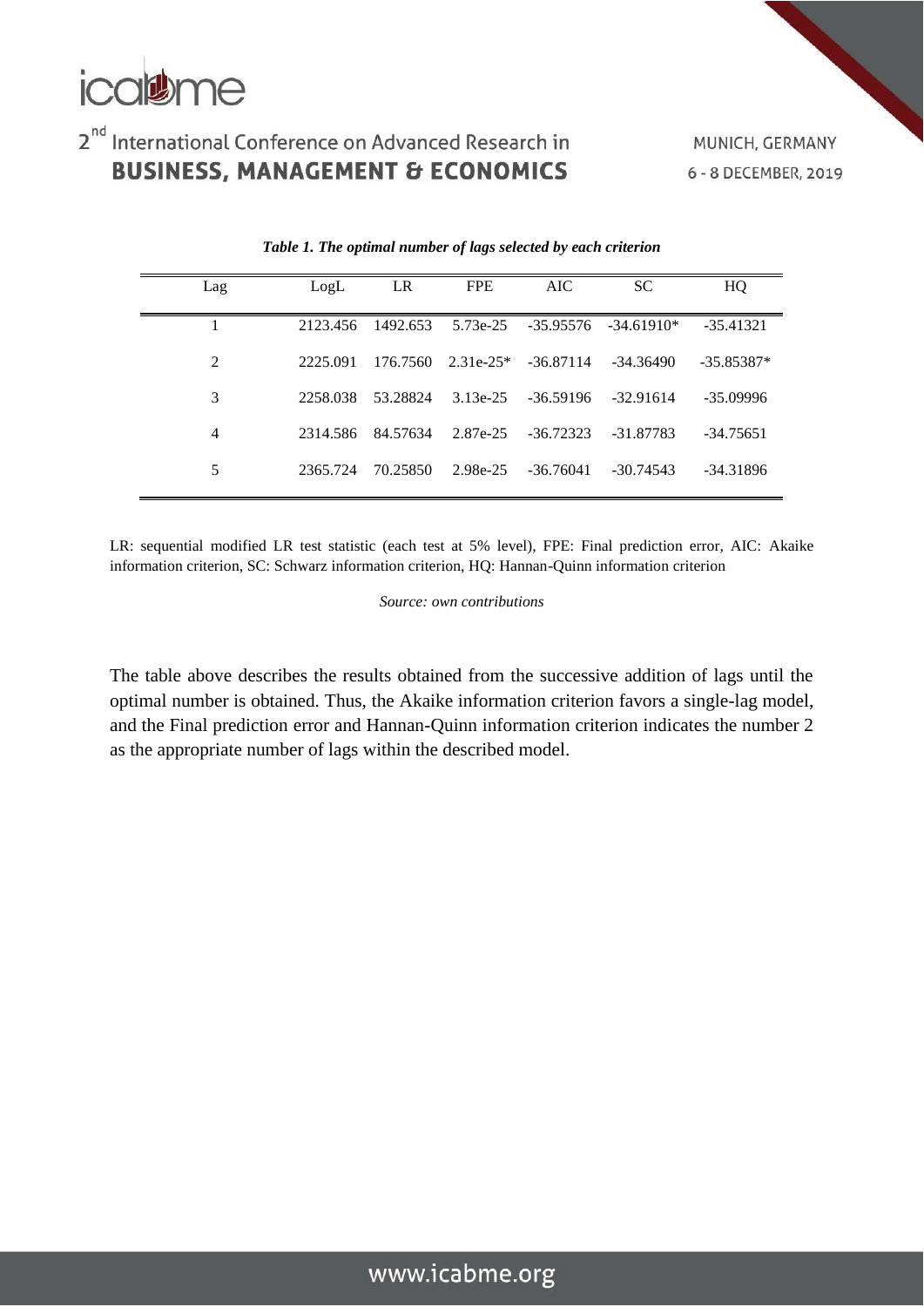

MUNICH, GERMANY 6 - 8 DECEMBER, 2019

*Figure 1. The roots of the polynomial*



*Source: own contributions*

Subsequently, I estimated the recursive VAR model, from which I eliminated the terms whose coefficients are very small, or whose standard error is very high, thus reducing their statistical significance. The simplified equation becomes:

NPL = 0.3512\*CPI(-1) - 0.2861\*CPI(-2) + 0.2848\*UNE(-1) - 0.046\*GDP(-1) + 0.0156\*TRA(-2) + 0.1611\*CAB(-1) - 0.0437\*RER(-1)

The results of the processed regression indicate the first conclusions regarding the dynamics of the endogenous variable. One of the most important determining factors in the estimated model is the consumer price index. The inverse link between the inflation rate and the volume of non-performing loans can be argued by the fact that borrowers are favored in case of inflation, because they will repay the bank the credit in the currency with less purchasing power. Thus, a decrease in inflation will erode the nominal value of the debt more slowly, which will determine the maintenance of the debt service share in the disposable income at a relatively constant level compared to the decreasing level of this indicator, registered in a more pronounced inflationary environment. On the other hand, during the first lag, from an econometric point of view, the dynamics of the volume of non-performing loans is sensitive to the variation of prices.

The direct relation between the level of the unemployment rate and the volume of the nonperforming loans has its justification in the economic reality by the fact that the inability to pay the debtors can be accounted for by the decrease or the cancellation of the available

### www.icabme.org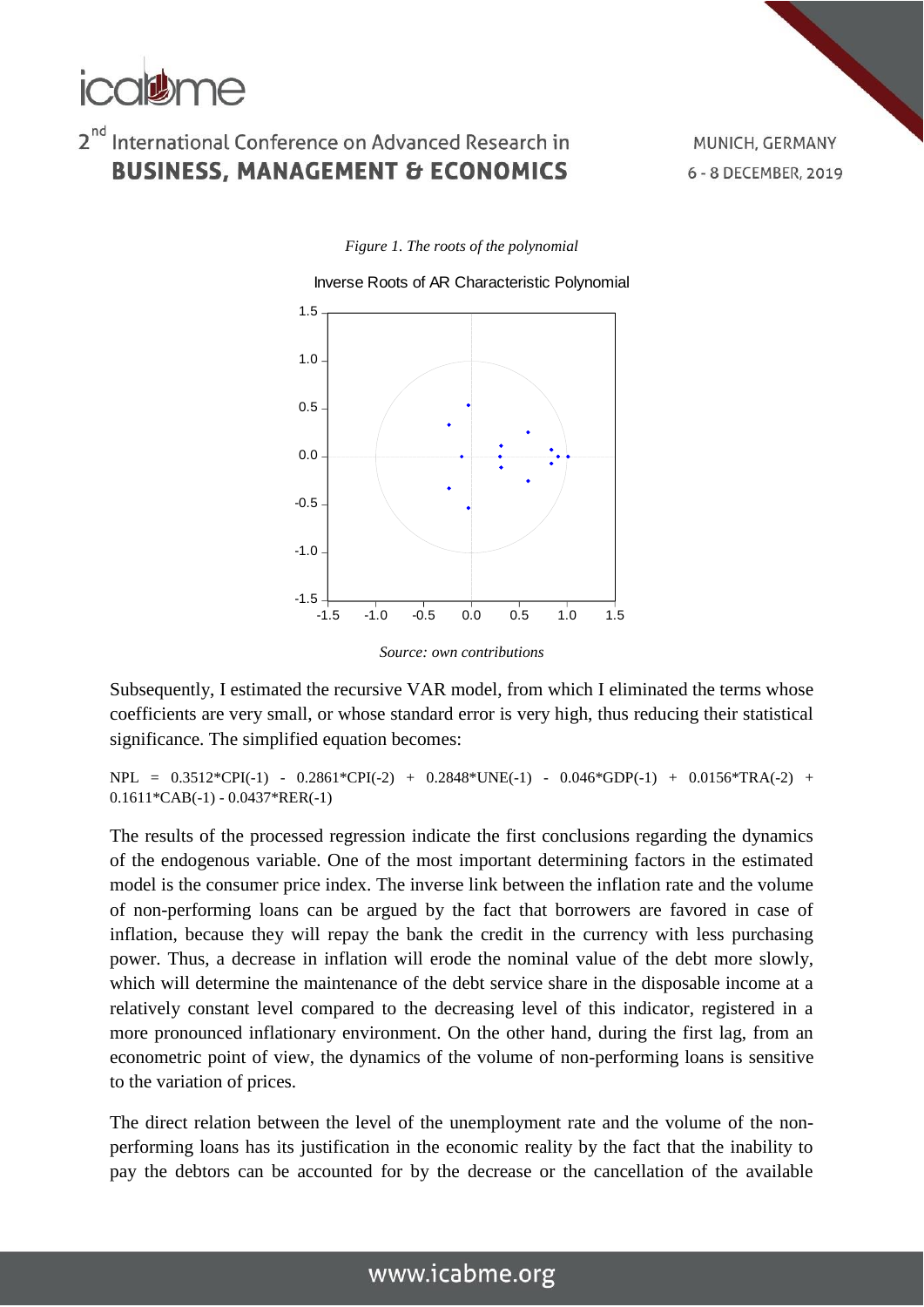

income, as the consequence of the increase of the unemployment, which attracts a change in the same sense of the the volume of non-performing loans.

Therefore, the higher the loan maturities, the more likely it is that the borrowers will not take into account the evolution of interest rates and unemployment, in the medium and long term.

Economic growth may be associated with a high level of inflation. Thus, I can consider that the volume of non-performing loans shows significant increases, following the restrictive monetary-fiscal policies, as can be seen in the figure below:



#### *Figure 2. Impulse-response functions*

*Source: own contributions*

Both the dynamics of the transactions and the balance of the current account have a positive impact on the volume of non-performing loans, especially in the light of the evolution of the exchange rate, the effect of the transactions being relatively delayed (lag 2).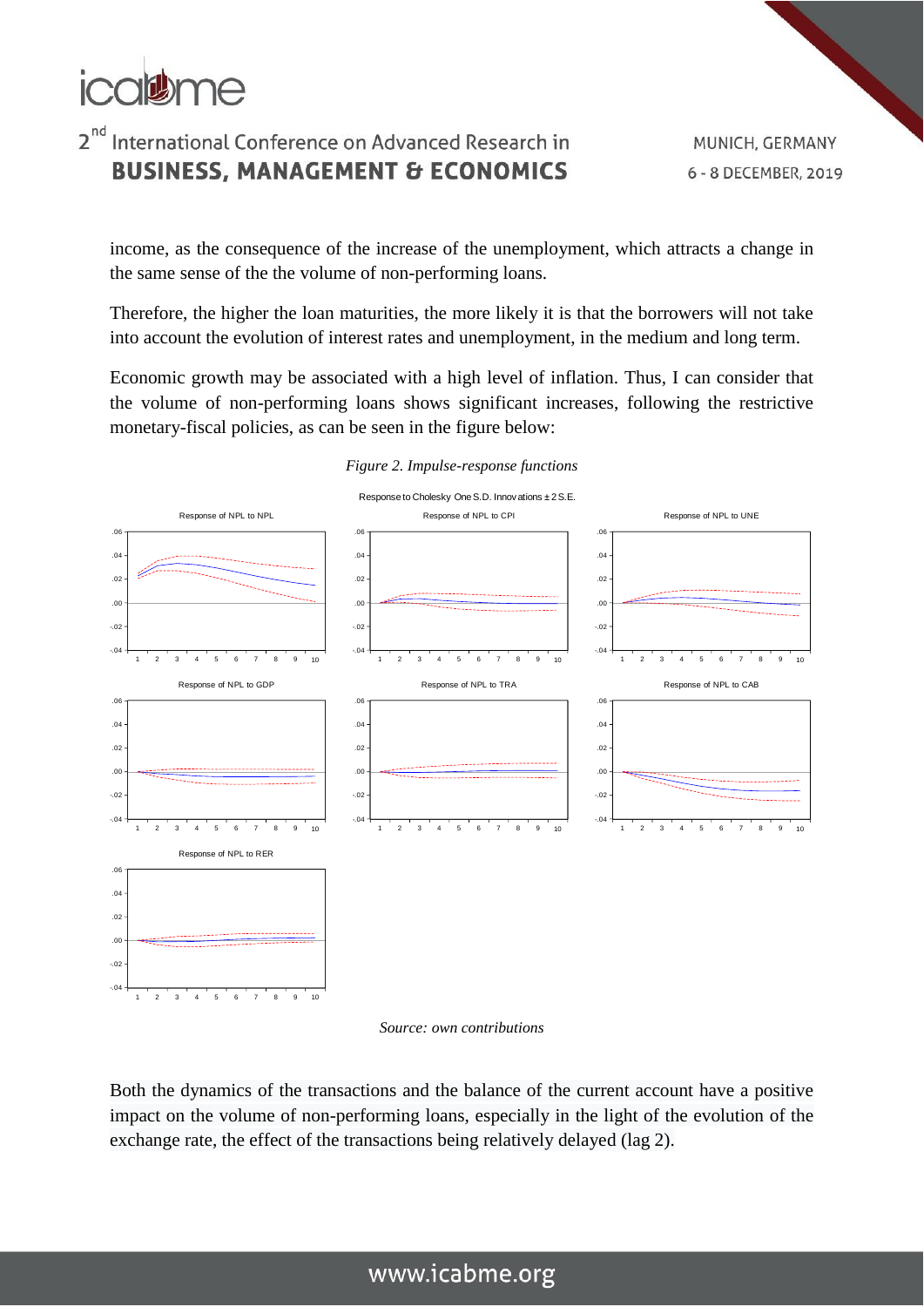

MUNICH, GERMANY 6 - 8 DECEMBER, 2019

The volatility of the exchange rate is very important from the perspective of the repayment capacity of the borrowers, especially when it comes to the national currency. In case of depreciation or sharpening of the national currency, the monetary authorities will show their influence especially on the interest rates, by increasing or reducing them. In the case where the loans are expressed in foreign currency, the influence is manifested by increasing or decreasing the level of the clients' rates converted into the national currency, implying an increase or decrease of the receipts in the national currency, in other words, a direct impact on the banks profitability.

#### **4. Conclusions**

The estimated results refer to capture those macroeconomic indicators, which have indicated over time influences on the loan portfolio quality.

The indicators used in the analysis have surprised an overall tendency, noting, in particular, the past values of the dynamics of the volume of non-performing loans, which print a positive influence on the present value, there being inertia in its evolution.

The potential political implications target the importance of cleaning up the portfolio of nonperforming loans in order to increase financial intermediation and, consequently, to encourage investments.

The impact indicators impact helps the monetary authorities in making strategies more efficient, contributing to the economic growth.

#### **References**

Holtz-Eakin, D., W. Newey and H.S. Rosen (1988). Estimating vector autoregressions with panel data, Econometrica 56, 1371–1395

International Monetary Fund (2018). Financial Sector Assessment Program (Romania): Technical Note-Macroprudential Policyframework and tools, IMF Country Report No. 18/164, Available: [https://www.imf.org/en/Publications/CR/Issues/2018/06/08/Romania-Financial-](https://www.imf.org/en/Publications/CR/Issues/2018/06/08/Romania-Financial-Sector-Assessment-Program-Technical-Note-Macroprudential-Policy-Framework-45967)[Sector-Assessment-Program-Technical-Note-Macroprudential-Policy-Framework-45967](https://www.imf.org/en/Publications/CR/Issues/2018/06/08/Romania-Financial-Sector-Assessment-Program-Technical-Note-Macroprudential-Policy-Framework-45967)

International Monetary Fund (April 2019), Global Financial Stability report, Vulnerabilities in a Maturing Credit Cycle, Available: [https://www.sipotra.it/wp](https://www.sipotra.it/wp-content/uploads/2019/04/GLOBAL-FINANCIAL-STABILITY-REPORT-Vulnerabilities-in-a-Maturing-Credit-Cycle-%E2%80%93-April-2019.pdf)[content/uploads/2019/04/GLOBAL-FINANCIAL-STABILITY-REPORT-Vulnerabilities-in-a-Maturing-](https://www.sipotra.it/wp-content/uploads/2019/04/GLOBAL-FINANCIAL-STABILITY-REPORT-Vulnerabilities-in-a-Maturing-Credit-Cycle-%E2%80%93-April-2019.pdf)[Credit-Cycle-%E2%80%93-April-2019.pdf](https://www.sipotra.it/wp-content/uploads/2019/04/GLOBAL-FINANCIAL-STABILITY-REPORT-Vulnerabilities-in-a-Maturing-Credit-Cycle-%E2%80%93-April-2019.pdf)

Stock, J., and M. Watson, 2001, Vector Autoregressions, Journal of Economic Perspectives, Vol. 15, (No. 4), pp. 101 – 115